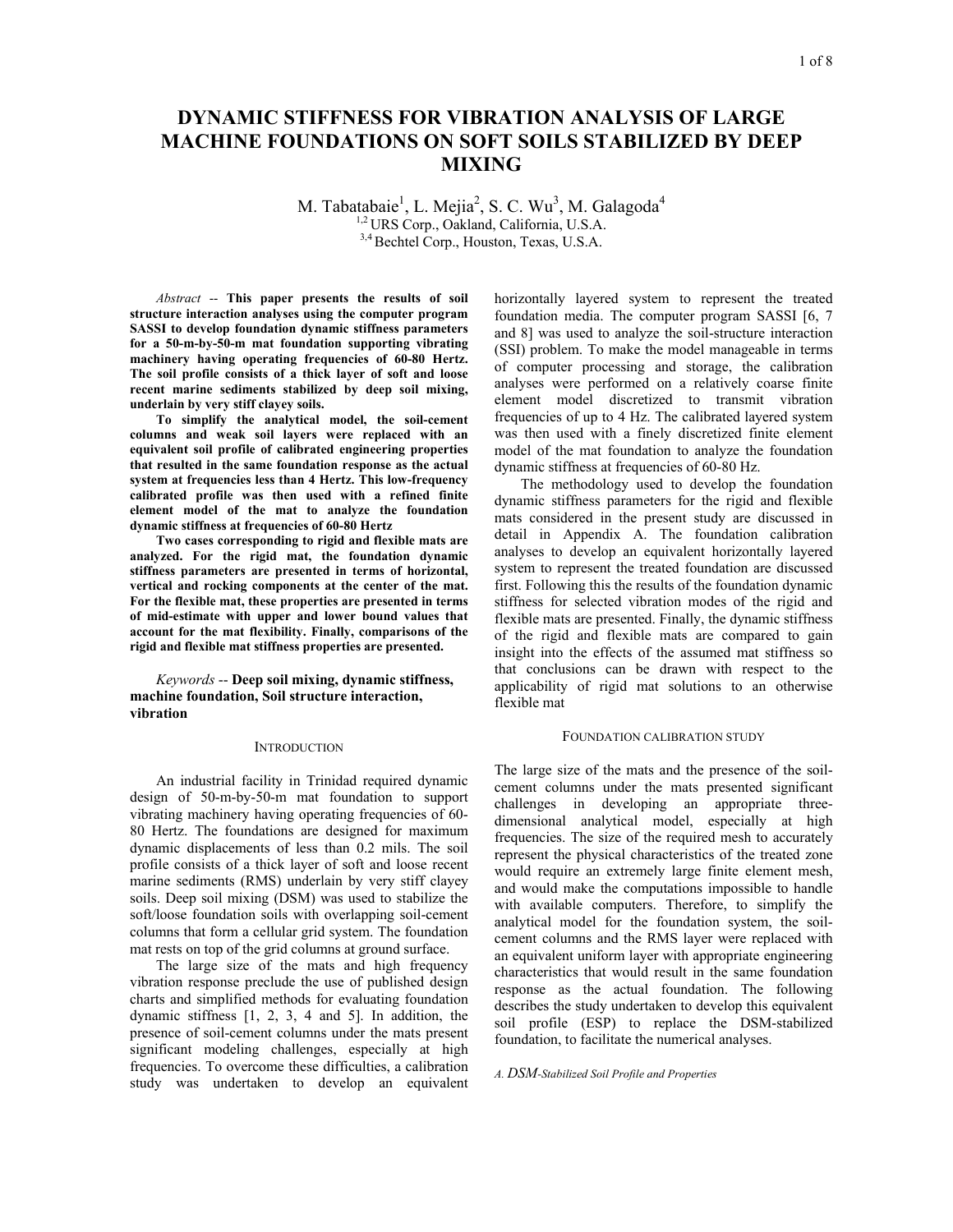The actual DSM-stabilized soil profile is shown in Fig. 2(a). It consists of an 8.5-m-thick layer of relatively soft and weak sediments (RMS) underlain by very stiff to hard clayey soils (OMS). The top 3.5 m of the OMS is weathered. The groundwater is at 1.5 m below the ground surface. Deep soil mixing has been used to treat the soft foundation soils (primarily the RMS layer) to allow support of the facilities on mat foundations. The foundation treatment consisted of installing soil-cement columns to a depth of approximately 12 m below the ground surface (to the bottom of the weathered OMS layer). The soil-cement columns were constructed with an overlap to form a wall with an effective width of about 0.828 m. The soil-cement walls were laid out in a grid pattern with uniform spacing of about 4.5 m centerto-center (c/c). Table 1 lists the foundation soil and soilcement wall material properties.



Fig. 2: Idealized Soil Profiles for Calibration Study

TABLE 1: MATERIAL PROPERTIES OF FOUNDATION SOILS

|                                      | <b>Native Soils</b>             |                          |                  |            |                                |
|--------------------------------------|---------------------------------|--------------------------|------------------|------------|--------------------------------|
| Elastic Properties                   | <b>RMS Above</b><br>Water Table | RMS Below<br>Water Table | Weathered<br>OMS | <b>OMO</b> | -Cenem<br>$\frac{1}{\sqrt{2}}$ |
| Shear Modulus<br>$(MPa)$ , G         | 34                              | 34                       | 160              | 350        | 450                            |
| Young's Modulus<br>$(MPa)$ , E       | 91.8                            | 100.6                    | 473.6            | 1,036      | 1,035                          |
| Poisson's Ratio, v                   | 0.35                            | 0.48                     | 0.48             | 0.48       | 0.15                           |
| Density (kg/m <sup>3</sup> ), $\rho$ | 1,630                           | 1,630                    | 1,845            | 2,000      | 1,940                          |

*B. Calibrated Equivalent Soil Profile and Properties* 

 The equivalent soil profile is shown in Fig. 2(b). This profile is the same as the actual DSM-stabilized soil profile shown in Fig. 2(a) except that the soil-cement columns and the RMS layer are replaced by an equivalent treated soil (ETS). To calibrate the properties of the ETS layer, four low-frequency SASSI models were developed and analyzed to determine the foundation dynamic stiffness. The characteristics of these models are summarized in Table 3.

TABLE 3: SASSI CALIBRATION MODELS

|                                          | Model            |                  |                  |                  |  |
|------------------------------------------|------------------|------------------|------------------|------------------|--|
| <b>Property</b>                          | $SC-0$           | $SC-3$           | $SC-5$           | <b>SC-N</b>      |  |
| Mat Size                                 | $54-m$<br>Square | $54-m$<br>Square | $54-m$<br>Square | $54-m$<br>Square |  |
| Profile                                  | Actual           | Actual           | Actual           | ESP              |  |
| No. of Soil-Cement<br>Columns Below Mat  | 13               | 13               | 13               | $\theta$         |  |
| No. of Soil-Cement<br>Columns Beyond Mat | 0                | 3                | 5                | $\theta$         |  |

 The models used a 54-m rigid massless square mat at the ground surface. The first three models (SC-0, SC-3 and SC-5) used the actual DSM-stabilized soil profile, as shown in Fig. 2(a). They included 13 soil-cement cells at 4.5 m c/c below the mat, and 0, 3 and 5 soil-cement cells, respectively, beyond the edge of the mat on all four sides. The fourth model (SC-N) is supported at the surface of the equivalent soil profile, as shown in Fig. 2(b). Because no soil-cement grid system is included, the number of interaction nodes is significantly reduced.

 The finite element model for one of these models is shown in Fig. 3. Because of the geometrical symmetry, only ¼ of the model was analyzed. The mat consists of 36 flat shell elements. The soil-cement grid walls were modeled with 1,056 flat shell elements connected to the mat nodes at the top. The soil elements within the grid cells were modeled using 484 8-node solid elements connected to the soil-cement shell nodes. The soil profile outside the treated zone consisted of a horizontally layered soil system over a uniform halfspace.



Fig. 3: Finite Element SASSI Model SC-5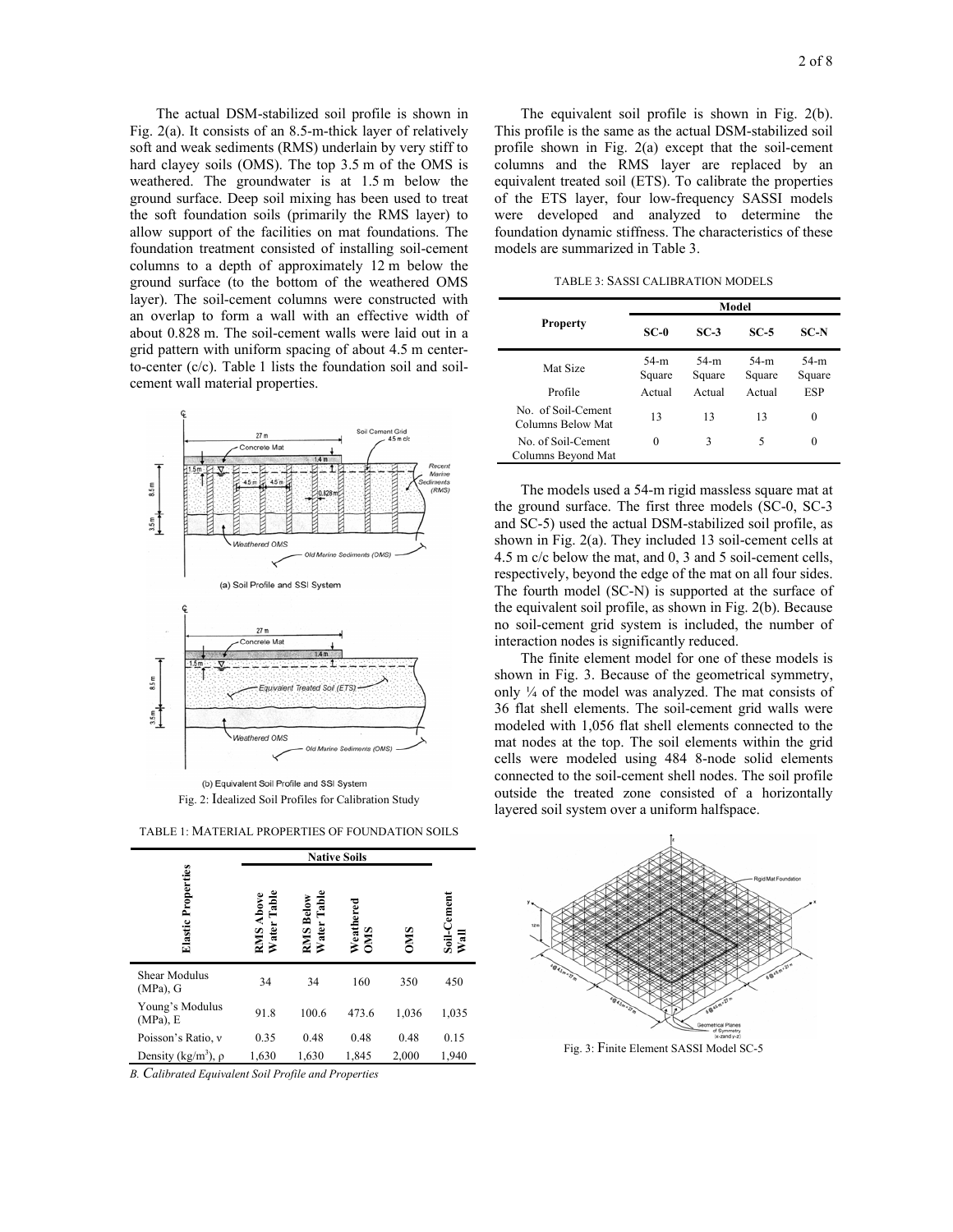The computed vertical, horizontal, and rocking foundation stiffness for zero frequency (static) for the first three models is compared in Table 3. In addition, the foundation stiffness versus the number of soil-cement rows beyond the edge of the mat is plotted in Fig. 4 for the horizontal component (the same results are observed for the vertical and rocking components). These results indicate that as the number of soil-cement rows increases beyond the edge of the mat (or in other words, as the treated soil zone extends farther beyond the mat area), the foundation stiffness becomes larger, as expected for all three modes of loading. However, after approximately 5 soil-cement rows beyond the edge of the mat, the foundation stiffness for all three modes of vibration is no longer affected significantly by the number of soilcement rows beyond the edge of the mat.

 Therefore, using Model SC-5 as the target model for calibration, SASSI analyses of Model SC-N were performed using different ETS properties to match the results of Model SC-5 in terms of vertical, horizontal, and rocking foundation stiffness. Based on these analyses, the final calibrated properties of the ETS were G = 135 MPa,  $v = 0.48$ , and  $\rho = 1,630$  kg/m<sup>3</sup>. Table 3 presents a comparison of the computed foundation static stiffness. As seen from Table 3 the SC-N model using the above calibrated ESP properties results in foundation static stiffness values that are within 1 to 3 percent of those of Model SC-5 for all three modes of vibration.

TABLE 3: COMPARISON OF FOUNDATION STATIC STIFFNESS, CALIBRATION STUDY

| Model  | $K_{\rm v}$ (MN/m) | $K_{\rm z}$ (MN/m) | $K_{vv}$ (MN-<br>m/Rad |
|--------|--------------------|--------------------|------------------------|
| $SC-0$ | 26,970             | 68,995             | 33,376,724             |
| $SC-3$ | 30,855             | 72,888             | 38,091,023             |
| $SC-5$ | 31,573             | 72,993             | 38,162,981             |
| SC-N   | 31,985             | 73,933             | 37,102,617             |



Fig. 4: Foundation Static Stiffness, Calibration Study

 In addition to the foundation static stiffness, the shape of the foundation dynamic stiffness (in terms of stiffness and damping coefficients) for Models SC-0, SC-3 and SC-5 was also compared as a function of frequency of vibration to that of Model SC-N using calibrated ESP properties. Comparisons of the results for the horizontal, component are presented in Figures 5 (the same trends are also observed for the vertical and rocking components). These results also indicate that as the soilcement treated zone extends farther beyond the edge of the mat, the normalized foundation dynamic stiffness curves converge to, and show reasonable agreement with, those of the calibrated Model SC-N.



Fig. 5: Comparison of Foundation Dynamic Stiffness Coefficients, Calibration Study, Horizontal (x) Component

## FOUNDATION DYNAMIC STIFFNESS ANALYSES

 The calibrated equivalent soil profile developed above was used to evaluate the foundation dynamic stiffness parameters for the mat foundation subjected to vibration frequencies of 60-80 Hz. To allow proper numerical modeling of high frequency vibrations, a finely discretized finite element model of the mat foundation was developed to satisfy the criteria for transmission of wavelengths corresponding to  $f_{\text{max}} =$ 80 Hz. This model is shown in Fig. 6.



Fig. 6: Finite Element SASSI Model, 50-m-by-50-m Mat

### *A. Rigid Mat Foundation*

In this case, the mat is assumed to be massless and behave rigidly. The foundation dynamic stiffness amplitudes versus frequency of vibration for the horizontal x, vertical z, and rocking yy components are shown in Figures 7, 8 and 9, respectively. These results cover the frequency range of 60 to 80 Hz.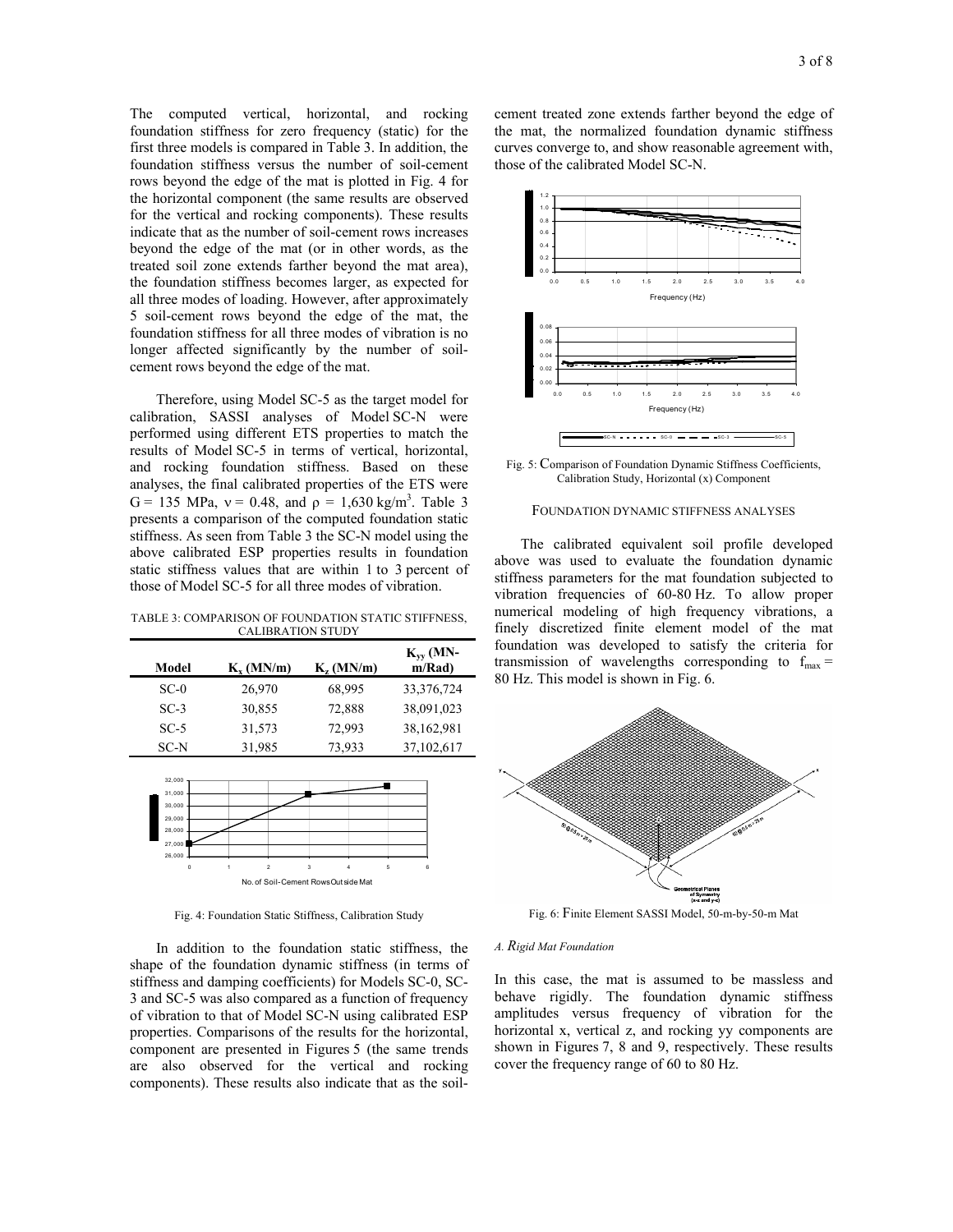

Fig. 7: Foundation Dynamic Stiffness Amplitude, Rigid Mat, Horizontal (x) Component



Fig. 8: Foundation Dynamic Stiffness Amplitude, Rigid Mat, Vertical (z) Component



Fig. 9: Foundation Dynamic Stiffness Amplitude, Rigid Mat, Rocking (yy) Component

#### *B. Flexible Mat Foundation*

 The 50-m-by-50-m flexible mat foundation was analyzed using SASSI in much the same way that the rigid mat was analyzed, except that the elastic properties of a concrete mat as listed below were used in the analyses. It is noted that for these calculations, the mat is assumed to be massless.

Mat thickness  $= 1.4$  m Concrete compressive strength = 27,580 KPa Young's modulus = 24,855 MPa Poisson's Ratio = 0.17 Mass Density  $= 0$ .

 As discussed above, presentation of the foundation dynamic stiffness properties for a flexible mat is not simple because the overall behavior of the mat cannot be described by six degrees of freedom (three translations and three rotations). Therefore, it is desirable to provide the response of the mat for more than one point. The preferred locations are the center of the mat, the corners, and the mid-points along the sides of the mat, as shown in Fig. 15. In this way, it is possible to better account for

the effects of the mat deformations on the dynamic response of the structure.

 The subgrade dynamic stiffness properties of the flexible, massless mat were developed at the center (Point 1), corners (Point 3) and mid-points along the mat sides (Points 2 and 4). The results in terms of subgrade dynamic stiffness per unit area of the mat are presented in Figures 16 and 17 for the horizontal x, and vertical z components, respectively.



Fig. 15: Subgrade Stiffness Locations

 As an alternative representation of the flexible mat foundation stiffness, the global subgrade dynamic stiffness of the flexible mat was calculated following the procedure outlined above. The results are shown in Figures 18, 19 and 20 for the horizontal x, vertical z and rocking yy components, respectively. The results for the vertical and rocking modes incorporate a range of stiffness properties (upper and lower bound) based on the vertical subgrade stiffness calculated at the center, corners and mid-points along the mat sides to reflect the effects of the mat flexibility, as discussed below. No range was necessary for the horizontal stiffness, as the mat was found to behave fairly rigid in this mode.



Fig. 10: Subgrade Dynamic Stiffness Per Unit Area, Flexible Mat, Horizontal (x) Component



Fig. 11: Subgrade Dynamic Stiffness Per Unit Area Flexible Mat, Vertical (z) Component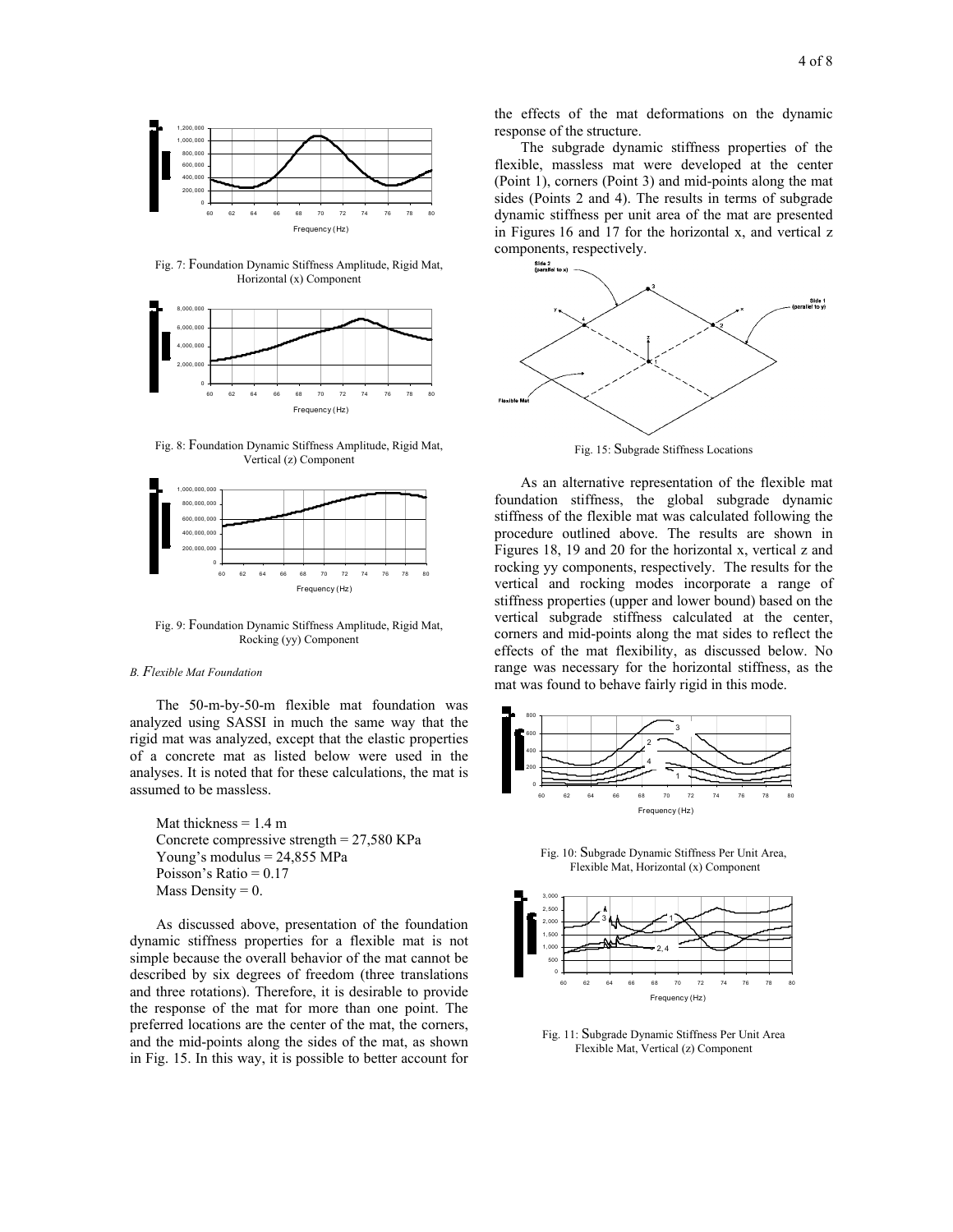

Fig. 12: Global Subgrade Dynamic Stiffness Amplitude, Flexible Mat, Horizontal (x) Component



Fig. 13: Global Subgrade Dynamic Stiffness Amplitude, Flexible Mat, Vertical (z) Component

## COMPARISON OF RIGID AND FLEXIBLE MAT STIFFNESS

The subgrade dynamic stiffness of the rigid and flexible mats were compared to gain insight into the effects of the assumed mat stiffness so that conclusions can be drawn with respect to the applicability of rigid mat solutions to an otherwise flexible mat. Following the same procedure that was used for flexible mats, the subgrade stiffness properties for the 50-m-by-50-m rigid mat were computed at the center, corners and mid-points along the mat sides. The results are shown in Figures 21 and 22 for the horizontal x and vertical z components, respectively.



Fig. 14: Subgrade Dynamic Stiffness, Rigid Mat, Horizontal (x) Component



Fig. 15: Subgrade Dynamic Stiffness, Rigid Mat, Vertical (z) Component

 Examination of the subgrade stiffness properties for the rigid and flexible mats (see Figures 16 through 17 for flexible and 21 and 22 for rigid mat) indicate that:

- In the horizontal (x and y) direction, the flexible mat behaves as if it was nearly rigid. The subgrade dynamic stiffness of the rigid and flexible mats computed at the center, corners and mid-points along the mat sides are approximately the same. Similarly, the global subgrade stiffness computed at the center of the flexible mat (Fig. 18) is very similar to the foundation stiffness of the rigid mat (Fig. 12).
- In the vertical (z) direction, the flexible mat behavior is very different from that of the rigid mat, as shown by the computed subgrade dynamic stiffness properties at the center, corners and midpoints along the sides of the flexible and rigid mats. In addition the global subgrade stiffness of the flexible mat (Fig. 19) shows very different results from those of the rigid mat (Fig. 13)
- For rocking components, no direct comparison of the subgrade stiffness properties of the rigid and flexible mats were performed. However, a comparison of the foundation dynamic rocking stiffness of the rigid and flexible mats (see Fig. 20 for flexible and 14 for rigid mats) indicates similar behavior as for the vertical component.

## SUMMARY AND CONCLUSIONS

Three-dimensional soil structure interaction analyses were performed using SASSI to develop foundation dynamic stiffness properties for a 50-m-by-50-m mat foundation supporting vibrating machinery having operating frequencies of 60-80 Hertz. The soil profile consists of a thick layer of soft and loose soil deposit underlain by very stiff clayey soils. Deep soil mixing was used to stabilize the weak foundation soils with overlapping soil-cement columns that form a cellular grid system. To simplify the analytical model, the soil-cement columns and weak soil layers were replaced with an equivalent soil profile of calibrated engineering properties that resulted in the same foundation response as the actual system at low frequencies. This profile was then used to develop the foundation dynamic stiffness at 60-80 Hertz. Two cases corresponding to a rigid and flexible mat stiffness were analyzed. For the rigid mat, the foundation dynamic stiffness coefficients and amplitudes were presented in terms of horizontal (x and y), vertical (z) and rocking (xx and yy) components at the center of the mat. For the flexible mat, the foundation stiffness were presented in terms of x and y components of the subgrade dynamic stiffness amplitudes computed at the center, corners and mid-points along the mat sides. In addition, mid-estimate global subgrade (foundation) dynamic stiffness components of the flexible mat were computed from the subgrade dynamic stiffness values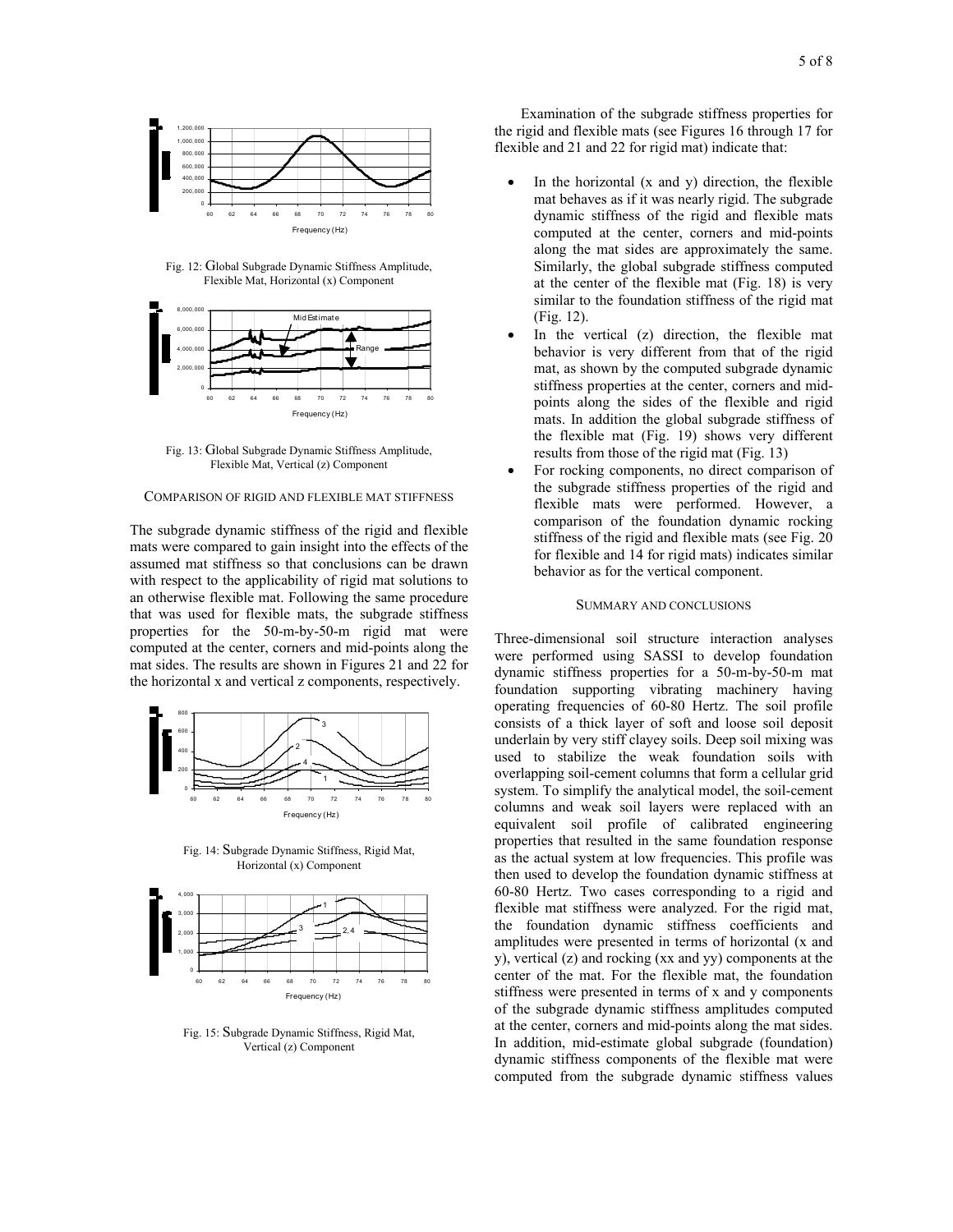computed at all mat nodes. To account for the effects of mat flexibility, a range of stiffness properties (upper and lower bound) was estimated for the global subgrade stiffness based on the subgrade stiffness properties computed at the center, corners and mid-points along the mat sides. A comparison of the rigid and flexible mat results indicate that in the horizontal mode, the mat acts as if it was rigid but in the vertical and rocking modes its behavior is very different from that of the rigid mat.<br>REFERENCES

- [1] F.E. Richart, J.R. Hall and R.D. Woods, "Vibrations of Soils and Foundations," Prentice-Hall, Englewood Cliffs, N.J., 1970.
- [2] J.P. Wolf, Dynamic Soil Structure Interaction, Prentice Hall, 1985.
- [3] J.P. Wolf, "Spring-Dashpot-Mass Models for Foundation Vibrations," Journal of Earthquake Engineering and Structural Dynamics, Vol. 26, 931-949, 1977.
- [4] M. Preisig, and J.P. Wolf, "Dynamic Stiffness of Surface Foundation on Layered Halfspace Based on Wave Propagation in Cones," Presented at 5<sup>th</sup> European Conference on Numerical Methods in Geotechnical Engineering, Paris, September 2002.
- [5] W. Whittaker and P. Christiano, "Dynamic Response of Plate on Elastic Halfspace," Journal of Engineering Mechanics Division, Vol. 108, No. EM1, 1982.
- [6] J. Lysmer, M. Tabatabaie, F. Tajirian, S. Vahdani and F. Ostadan., "SASSI – A System for Analysis of Soil Structure Interaction," Report No. UCB/GT/81-02, Geotechnical Engineering, University of California, Berkeley, April 1981.
- [7] M. Tabatabaie and F. Tajirian, "Vibration Analysis of Foundations on Layered Media," ASCE proceedings on Vibrations for Soils and Foundations, Detroit, Michigan, 1985.
- [8] MTR/SASSI, "A System for Analysis of Soil Structure Interaction," Volume I, User's Manual and Volume II, Theoretical Manual, March 1998.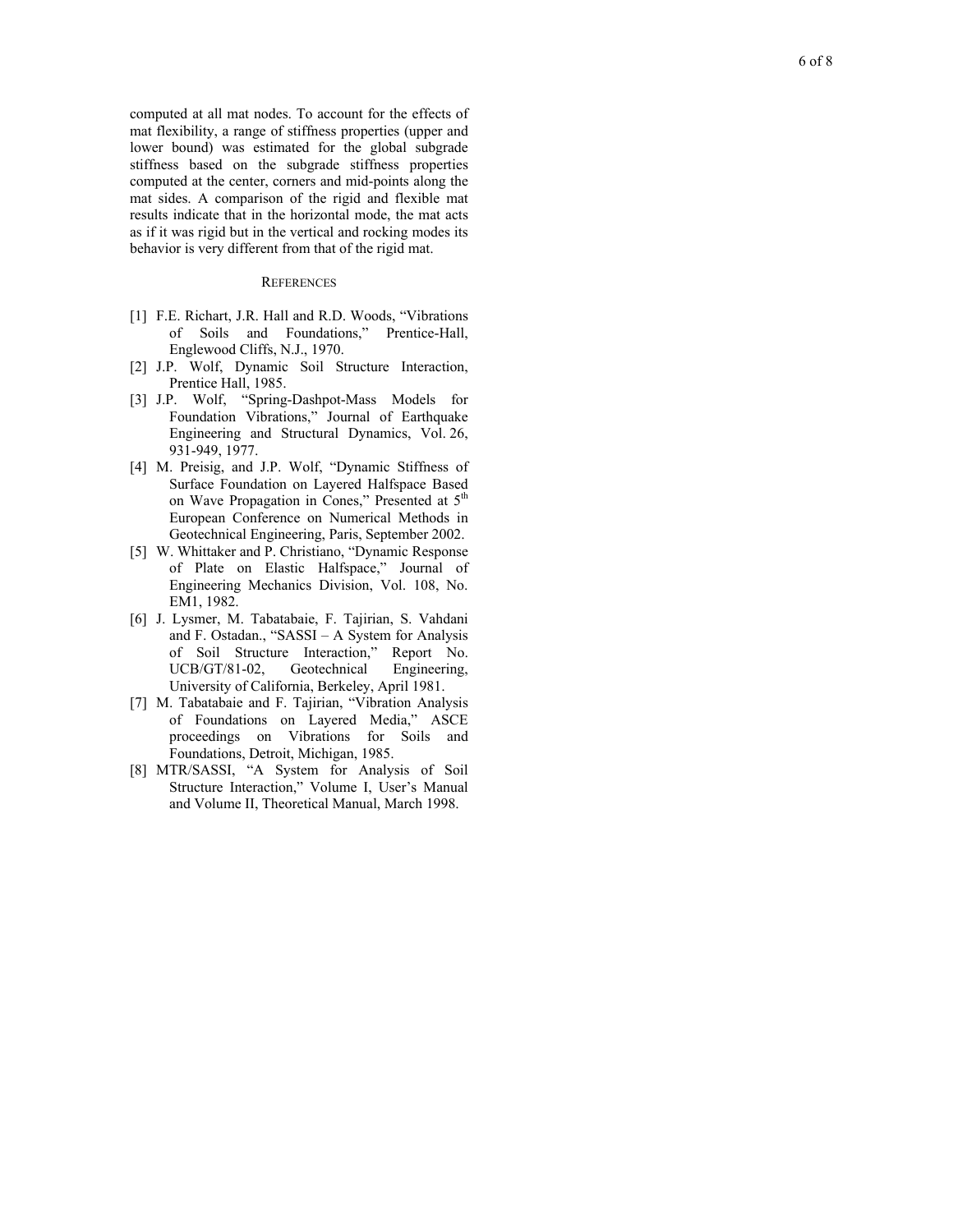### **METHODOLOGY**

Vibration analyses of machine foundations are generally performed in two steps. The foundation system is analyzed first to develop the foundation dynamic stiffness properties in terms of frequency-dependent stiffness and damping parameters. These parameters are then used at the base of the machine foundation model to analyze its dynamic response. For small amplitude vibrations, the soil strains are generally in the linear elastic range and the foundation dynamic stiffness parameters are not dependent on the amplitude of the load. These parameters are, however, influenced by the loading frequencies, the stiffness and geometry of the foundation and the soil layering and dynamic properties. Development of foundation dynamic stiffness for rigid and flexible mats is discussed below.

## *A. Rigid Mat Foundation*

In general, the dynamic response of a rigid, massless, rectangular mat foundation supported at the ground surface and subject to harmonic force vibrations may be written as follows:

$$
\underline{\mathbf{K}}^* \cdot \underline{\mathbf{U}}^* \mathbf{e}^{\text{int}} = \underline{\mathbf{P}}^* \mathbf{e}^{\text{int}} \tag{A.1}
$$

Where:

 $U^*$  $= 6 \times 1$  complex displacement vector

- $\underline{\mathbf{P}}^*$  $= 6 \times 1$  complex load vector
- $= 6 \times 6$  complex dynamic stiffness matrix

$$
i = \sqrt{-1}
$$

- $\omega$  = 2  $\pi$  f, circular frequency of vibration
- $t = time$
- $f = \text{frequency of vibration}$

 In Eq. (A.1), the displacement and load vectors are referenced to the center of the mat (see Fig. A.1). For the special case of a square mat with two axes of symmetry (x and y), and excluding the rotation about the z-axis, the dynamic stiffness matrix,  $\underline{K}^*$ , is reduced to a 5  $\times$  5 matrix with nine non-zero components, which include two horizontal  $(K_x^* = K_y^*)$ , one vertical  $(K_z^*)$ , two rocking  $(K_{xx}^* = K_{yy}^*)$ , and four coupled horizontal-rocking  $(K_{x-yy}^* = K_{yy-x}^* = -K_{y-xx}^* = -K_{xx-y}^*$ . In this case, Eq. (A.1) may be written as follows:

$$
\begin{array}{c|c|c|c} K^*_x & 0 & 0 & 0 & K^*_{x\textrm{-}yy} \\ 0 & K^*_{y} & 0 & K^*_{y\textrm{-}xx} & 0 \\ 0 & 0 & K^*_{z} & 0 & 0 \\ K^*_{xx\textrm{-}y} & 0 & K^*_{xx} & 0 \\ K^*_{yy\textrm{-}x} & 0 & 0 & K^*_{yy} \end{array} \quad \left| \begin{array}{c} U^*_x \\ U^*_y \\ U^*_z \\ U^*_z \\ \theta^*_{yx} \\ \theta^*_{yy} \end{array} \right| = \begin{array}{c} P^*_x \\ P^*_y \\ P^*_z \\ M^*_{yx} \\ M^*_{yy} \end{array} \right| (A.2)
$$

Where U and  $\theta$  are displacements and rotations, respectively, and P and M are forces and moments, respectively, at the center of the mat. Equation (A.2) is used to represent the entire soil-rigid mat foundation system by the dynamic stiffness matrix,  $K^*$  for vibration analysis.



Fig. A.1: Mat Foundation Considered

In general, the dynamic stiffness matrix,  $K^*$ , is complex and frequency-dependent. Each component of this matrix can be described in terms of a stiffness (spring) value and a damping (dashpot) value in accordance with Eq. (A.3).

$$
K^* = K [k(\omega) + i \omega c(\omega)] \tag{A.3}
$$

Where:

 $K^*$  = Complex dynamic stiffness component

 $K =$ Static stiffness component

 $k(\omega)$ = Frequency-dependent stiffness coefficient

 $c(\omega)$  = Frequency-dependent damping coefficient

 Thus, by specifying the static stiffness (K) and frequency-dependent stiffness and damping coefficients  $(k(\omega))$  and  $c(\omega)$  for each mode of vibration (horizontal, vertical, rocking and coupled horizontal-rocking), an equivalent spring-dashpot model can be developed to represent the foundation system.

 For single harmonic foundation vibration analysis, the phasing information of the foundation dynamic stiffness may be conservatively ignored for computing the structural response. In this case, it is possible to provide the foundation dynamic stiffness in terms of its amplitude  $(K_0)$  calculated from Eq.  $(A.4)$ . This greatly simplifies implementation of the foundation dynamic stiffness in the structural analyses.

$$
K_0 = K \cdot \sqrt{[k(\omega)^2 + \omega^2 c(\omega)^2]}
$$
 (A.4)

 To develop the dynamic stiffness matrix for the rigid mat, a numerical finite element model of the mat was developed and analyzed using the computer program SASSI. Because of geometrical symmetry, only  $\frac{1}{4}$  of the soil-mat foundation system was analyzed. Three load